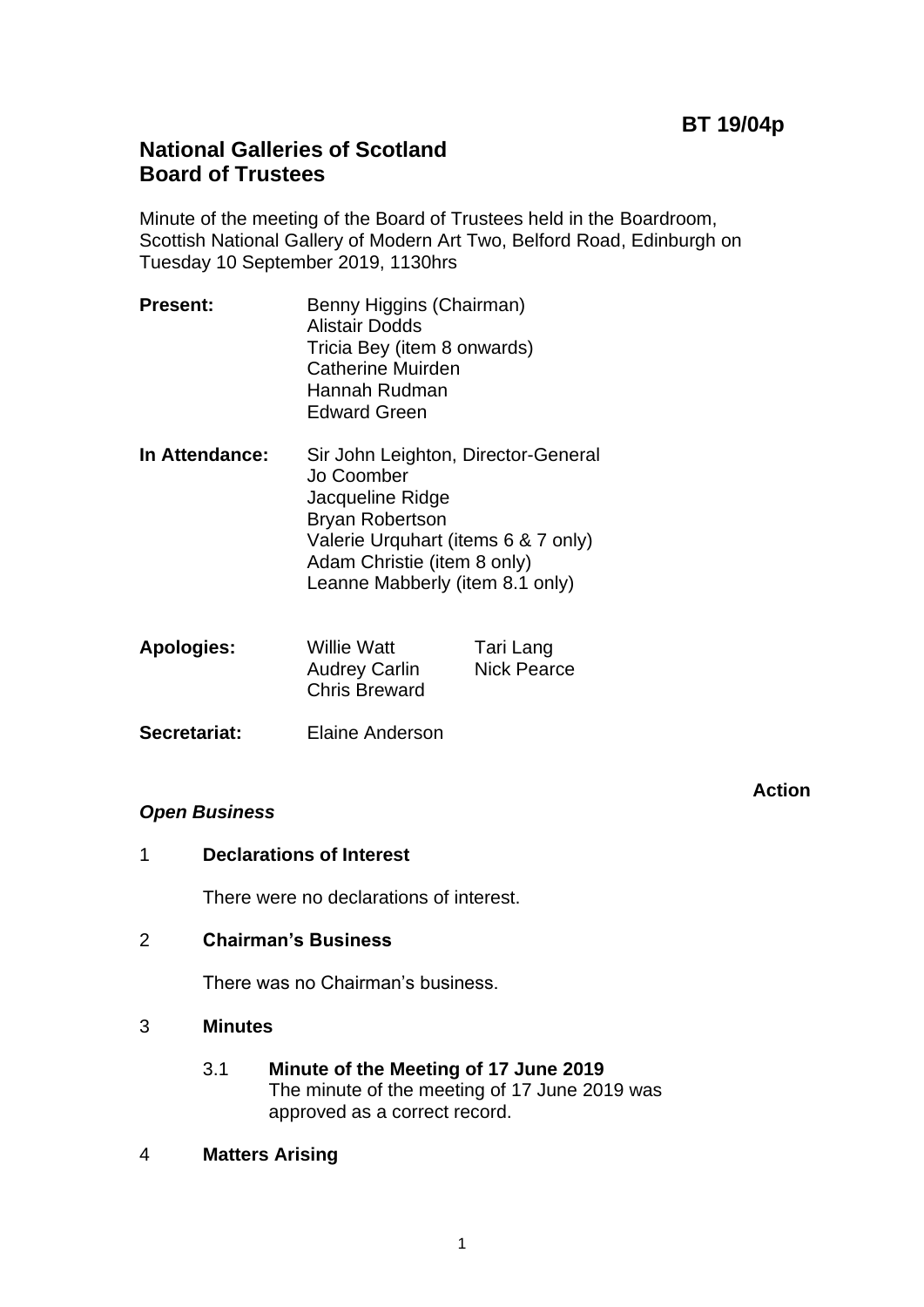There were no matters arising.

#### *Reserved Business Redacted*

## *Open Business*

## 9 **Reports**

9.1 **Collection: Quarterly Report including acquisitions** Ms Ridge asked colleagues to note the development of the new storage facility at Loanhead, which would assist in reducing storage costs and improve conditions.

> The Director-General outlined some of the recent acquisitions detailed in the report.

## 9.2 **Public Engagement Quarterly Report**

Ms Coomber highlighted some of the key activities in public engagement over the summer. Colleagues noted that the new education facility at Modern One was now open.

Much work was being carried out in visitor journey mapping and ticketing.

## 9.3 **Public Programme**

# 9.3.1 **Quarterly Report**

Report noted.

Colleagues noted that the Bridget Riley figures had been disappointing and had dropped again since the Festival finished.

9.3.2 **Visitors Figures: May-July 2019** The visitor figure reports were noted.

## 9.4 **Operations Quarterly Report**

Ms McCabe in attendance.

Report noted.

## 9.4.1 **People Driver: Update on Progress**

Ms McCabe outlined progress on developing the People Driver, the purpose of which is to develop trust, empowerment and engagement and ensure that NGS is a great place to work.

There were a number of priorities, which had been categorised into short, medium and long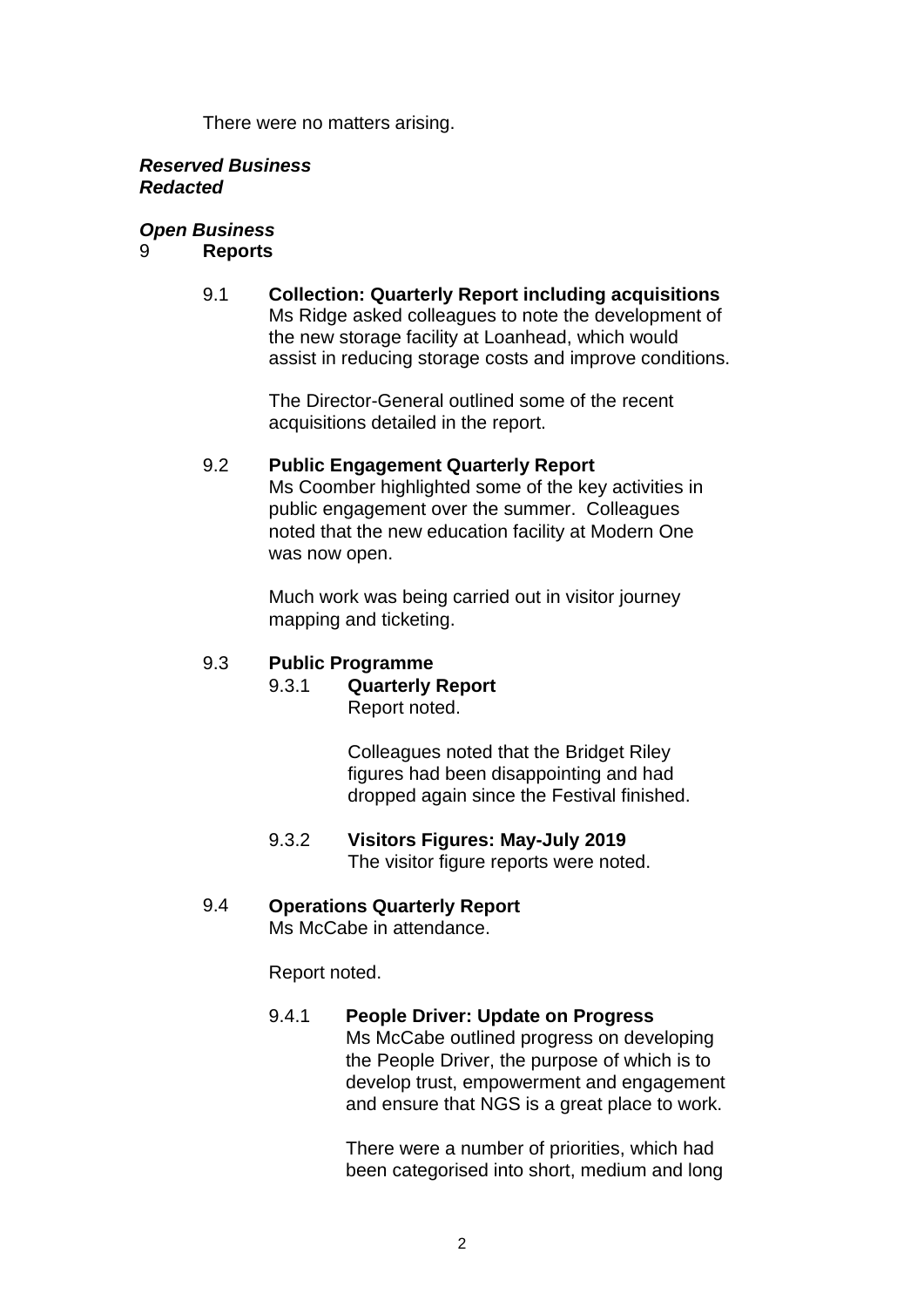term. By 2021 it was hoped that there would be greater engagement, a diversity and inclusion strategy, a focus on wellbeing, regular training aligned to roles and a talent and succession planning process.

Ms Muirden commented on the upturn in colleague numbers completing the Perspectives survey.

#### 9.4.2 **Perspectives Survey Results**

Ms McCabe outlined the results of the recent staff engagement survey. Colleagues considered that the questions should remain the same where possible to ensure consistency.

There were some very useful insights into colleagues' needs and thoughts, which gave a good grounding for change.

#### 10 **Compliance & Risk**

## 10.1 **Strategic Risk Register**

The risk register was noted. There had been no significant changes.

10.2 **Performance Measures 2019-20: Q1 Report** The KPIs were noted.

#### 10.3 **Health & Safety Annual Report**

Colleagues requested an executive summary of the report.

BR

It was noted that there had been no major incidents in 2018-19.

## 10.4 **Safeguarding (Protection of Children and Vulnerable Adults)**

Colleagues noted their duties as outlined in the paper. This would be an agenda item at all future Board meetings.

## 11 **Any Other Business**

Ms Ridge noted that the Doors Open Day at Granton was fully subscribed.

## 12 **Date of Next Meeting** The next meeting of the Board of Trustees will be held on